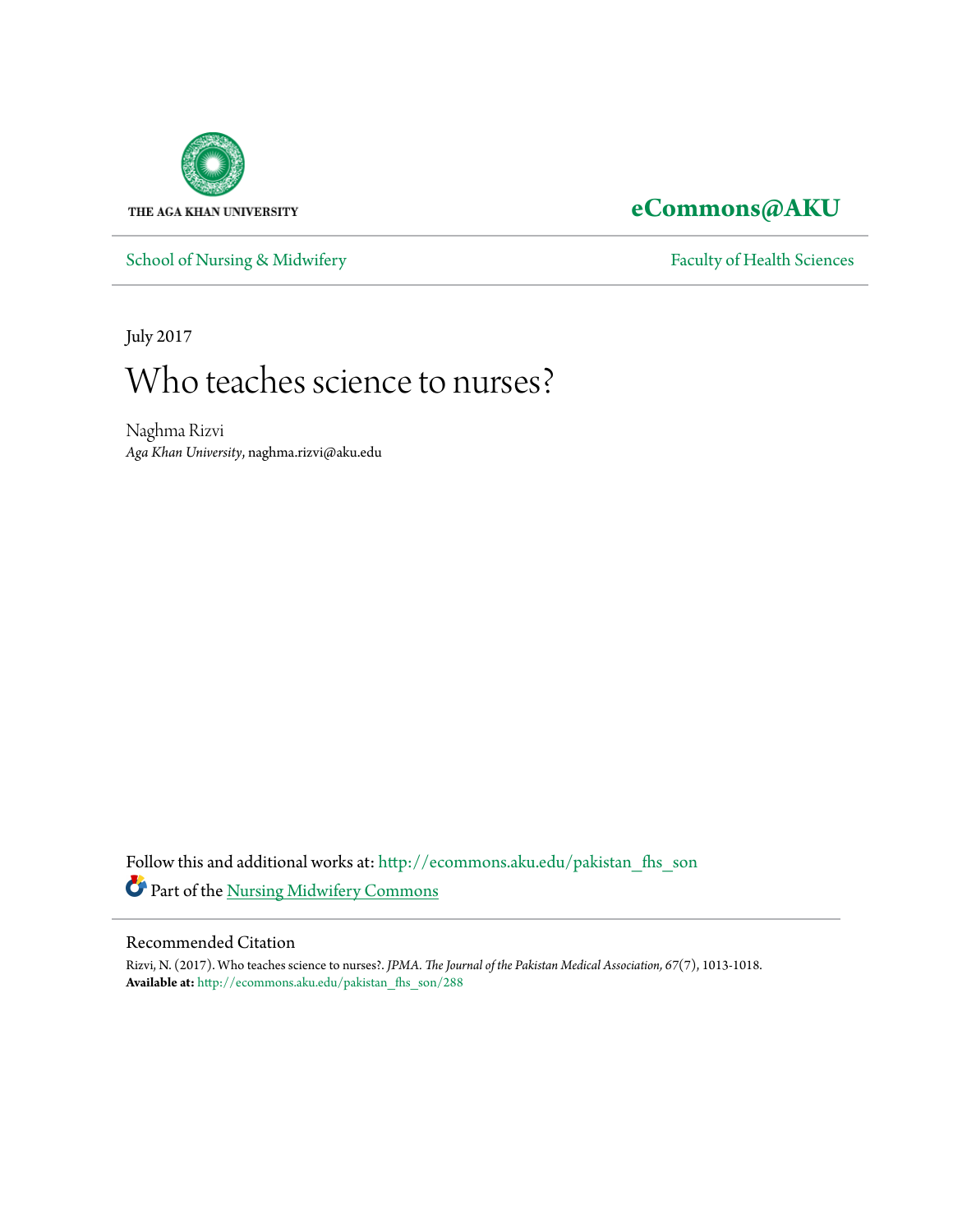# ORIGINAL ARTICLE

### **Who teaches science to nurses?**

Naghma Rizvi

#### **Abstract**

**Objective:** To explore the demographics of individuals teaching basic science courses in private nursing schools. **Methods:** The study was conducted in Karachi, and comprised teachers teaching basic science courses in 16 registered private nursing schools. A demographic questionnaire was used to collect data. The study was conducted in the year 2013.

**Results:** Teachers holding academic/professional degrees in different science disciplines were involved in teaching science to nurses. In most of the schools, all the basic science courses were taught by one subject specialist science teacher. These subject specialist science teachers held degrees in different disciplines, which included Doctor of Philosophy, Master of Philosophy, Masters in Science, Bachelor of Medicine, Bachelor of Surgery, Bachelors in Engineering, Doctor of Pharmacy and registered nurse with a master's degree. Except the physicist(2), eleven (11) subject specialists taught two or more than two science courses. Microbiologist (4) and physiologist (5) were generally engaged in teaching all science subjects.

**Conclusion:** Science courses in nursing can be taught by anyone holding a bachelor or a master's degree in science or a professional degree.

**Keywords:** Professional nursing education, Teacher's beliefs, Subject specialist. (JPMA 67: 1013; 2017)

#### **Introduction**

In almost every discipline of professional education, the role of foundational courses has its own importance. There are many professional schools that require the inclusion of basic science courses, called Common Foundational Programme Courses (FC), in their curriculum. These courses are usually a part of disciplines like medicine, pharmacy, engineering, etc. For instance, the first semester of the bachelors of pharmacy programme includes mainly science courses (e.g., mathematics and chemistry), which form a basis for more advanced pharmacy courses. The bachelor's in pharmacy curriculum is constructed as a continuum from basic science courses towards more advanced courses.<sup>1</sup>

The objective of including FC in the curriculum is to strengthen the foundation of professional students to enable them build a stronger knowledge structure for their professional practices. Pearson and Craig endorsed that the nursing students must be taught to draw upon bodies of knowledge traditionally believed to be beyond the realm of nursing and to work in inter-professional teams for best-quality patient care.<sup>2</sup> In this respect, the curriculum of Baccalaureate Nursing Degree (BScN) programme in Karachi has basic science and social science courses as foundational courses. The basic science courses include physics, chemistry, human anatomy and

physiology, bio-chemistry, nutrition and microbiology. A deep-level understanding in basic science courses is extremely important in promoting good-quality learning because these courses usually form an important base for future learning. Inadequate learning in basic courses may have long-term effects that get in the way of learning later in the students' studies.<sup>1</sup>

In the professional studies of nursing in Karachi, basic science courses are taught mostly by subject specialists' science teachers. Generally, the title "science teacher" is used for teachers teaching science in schools and colleges. In this paper, however, science teachers were referred to as those who taught basic science courses in professional nursing education. A subject specialist science teacher is someone who earned a masters' degree from a university in a particular science subject. For instance, it can be a microbiologist, chemist, physicist, physiologist, etc. Although Bachelor of Science (BSc) preparation does not produce subject specialist, BSc graduates have considerable subject knowledge of courses they choose to study. This leads to a general assumption that BSc graduates are qualified to teach FC to nurses. Therefore, BSc graduates are also engaged in teaching science to nurses, some nursing schools, mostly public, hire medical doctors to teach science subjects.

Hashweh elaborated that teachers create pedagogical models that reflect each teacher's values and his or her orientation to the discipline. These values and beliefs are reflected in his or her pedagogical practices.<sup>3</sup> On entering

School of Nursing and Midwifery, The Aga Khan University, Karachi, Pakistan. **Correspondence:**Email: naghma.rizvi@aku.edu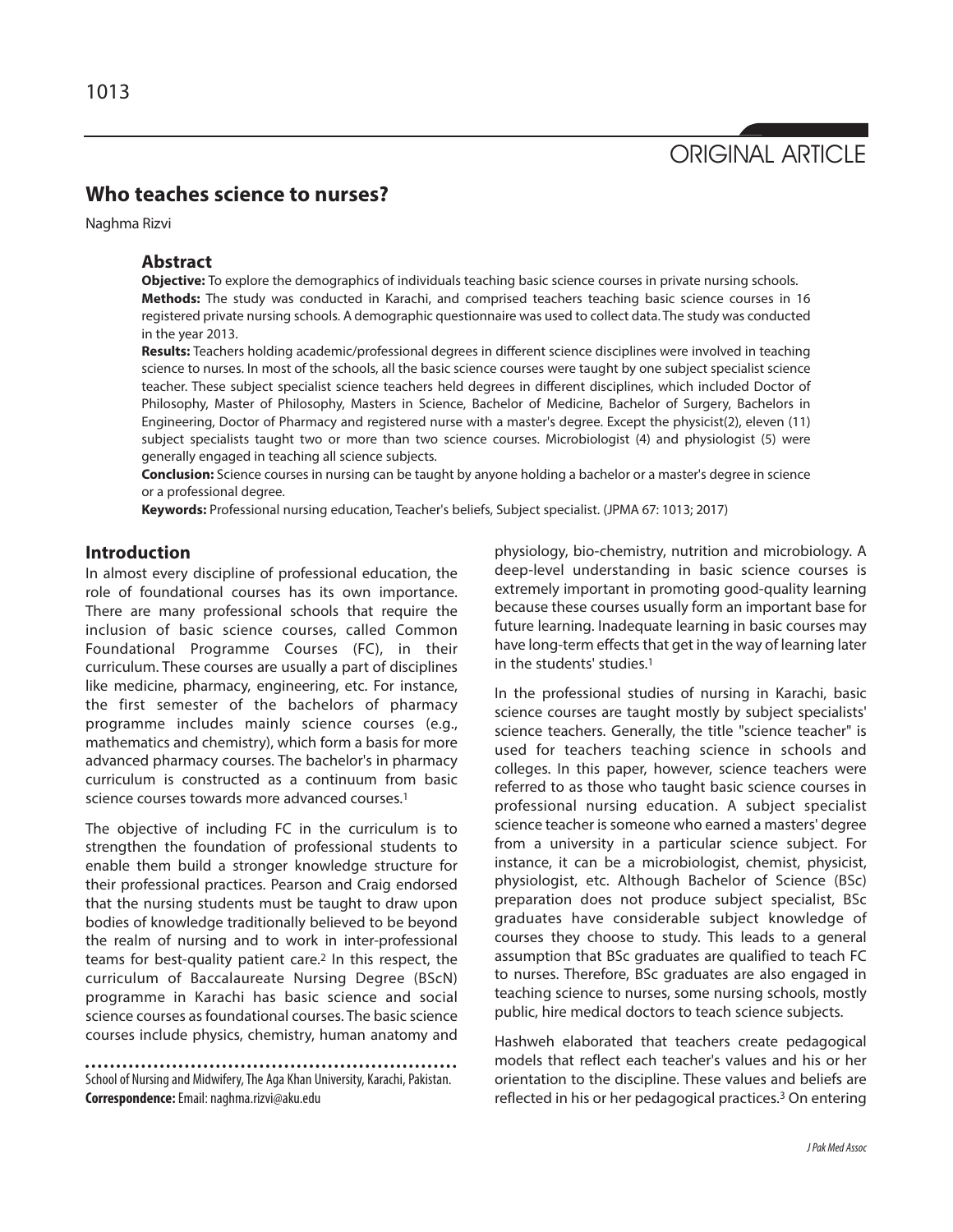the context of professional nursing as science teachers, the science teachers have a different perspective regarding knowledge, teaching, learning, assessment and interaction with students. This is presumably because their beliefs are rooted in their disciplines and they are, therefore, more oriented towards imparting canonical scientific knowledge, which, for various reasons, is not always directly usable in everyday science-related situations. This situation creates a tension between the science teachers' pedagogical beliefs developed in academic institutions and the practices in the real workplace.

Science teaching and science teachers occupy a fair share in the terrain of research. However, what is underresearched is the knowledge and demographics of science teachers teaching in the professional schools of nursing in Karachi. Therefore, there is a need to know who are the science teachers teaching FC in private schools of nursing, Karachi.

The significance of the study can be seen at theoretical and practical level.

The practical significance of the study is that it was the first study that captures the science teachers' demographics in the professional nursing education in the context of Karachi. The study generated database of science teachers of private nursing schools of Karachi. This data base can be utilised for further studies or inquires in this particular area. It is hoped that the findings of this study will inform the educational practices of science teachers in professional education.

At theoretical level the knowledge generated will highlight the discrepancies found in the training of professionals and academics that impact the application of knowledge and its utility, respectively. It may, thus, facilitate the academic institutions to prepare graduates that are in line with the needs of the professional education. In relation to this, the findings will provide a basis for reviewing the existing curriculum of both professional and academic education institution.

Irrespective of the educational system/institution the students of BScN four-year degree programme are enrolled in, it is mandatory for them to complete 15 credits of basic science courses. Nursing as a field entails the selection and organisation of subject knowledge for the demands of practice from social and psychological sciences as well as from medicine, pharmacology, microbiology.<sup>4</sup> It is assumed that amongst other FCs, the knowledge specifically gained from science courses is utilised most in clinical practices. Few authors would

dispute that the practice of nursing is reliant upon a basic physiological knowledge.<sup>5</sup> Nurses rely heavily on an extensive knowledge base in anatomy and physiology, microbiology, chemistry and pathophysiology in their practice.<sup>6</sup>

The major objective of basic science courses is to teach scientific principles and concepts and their applications to nursing practice. Therefore, it is expected that at the end of the course of studies, a nurse utilises, relates and applies the learned knowledge and skills in their nursing practice. In fact, it is recognised that a greater potential for understanding and efficacy in nursing practice is achieved when scientific knowledge is incorporated into nursing care<sup>7</sup> and that research identifying the bioscience knowledge needed for safe nursing practice is needed.

In order to meet the expectations of the nursing students, basic science teaching learning has to be modified. This puts demands on science teachers teaching basic science courses to nurses to employ pedagogies that ensure an integration of basic science knowledge into meaningful networks of concepts and facts which nurses store, retrieve and apply to problems in clinical area. The science teachers' concept of teaching science, learning science, assessments and the science curriculum has to be oriented in ways that ensure maximum utility and application of scientific knowledge in clinical practice area. Hence, for science teachers to teach integrated science to student nurses, it is imperative for them to first understand the professional students' needs.

During the teaching sessions, mostly propositional knowledge "knowing that" related to scientific concepts is delivered to nurses. But keeping in mind their unique requirements as professional students, the propositional knowledge alone does not serve the purpose. In order to ensure maximum retention of the concepts taught, application of the learned concepts, scientific curiosity and scientific competence, procedural and conditional knowledge has to be part of classroom teaching. Procedural knowledge "knowing how", as the name implies, is knowledge in action; it must be demonstrated. A better example to differentiate between the two categories of knowledge is a theory-based discussion on application of positive and negative pressure and its relation with breathing categorised as propositional knowledge and demonstration of the same is categorised as procedural knowledge. Procedural knowledge may be job-dependent; hence, it tends to be less general than propositional knowledge. Conditional knowledge provides rationale for application of concepts that were learned as propositional knowledge. This knowledge is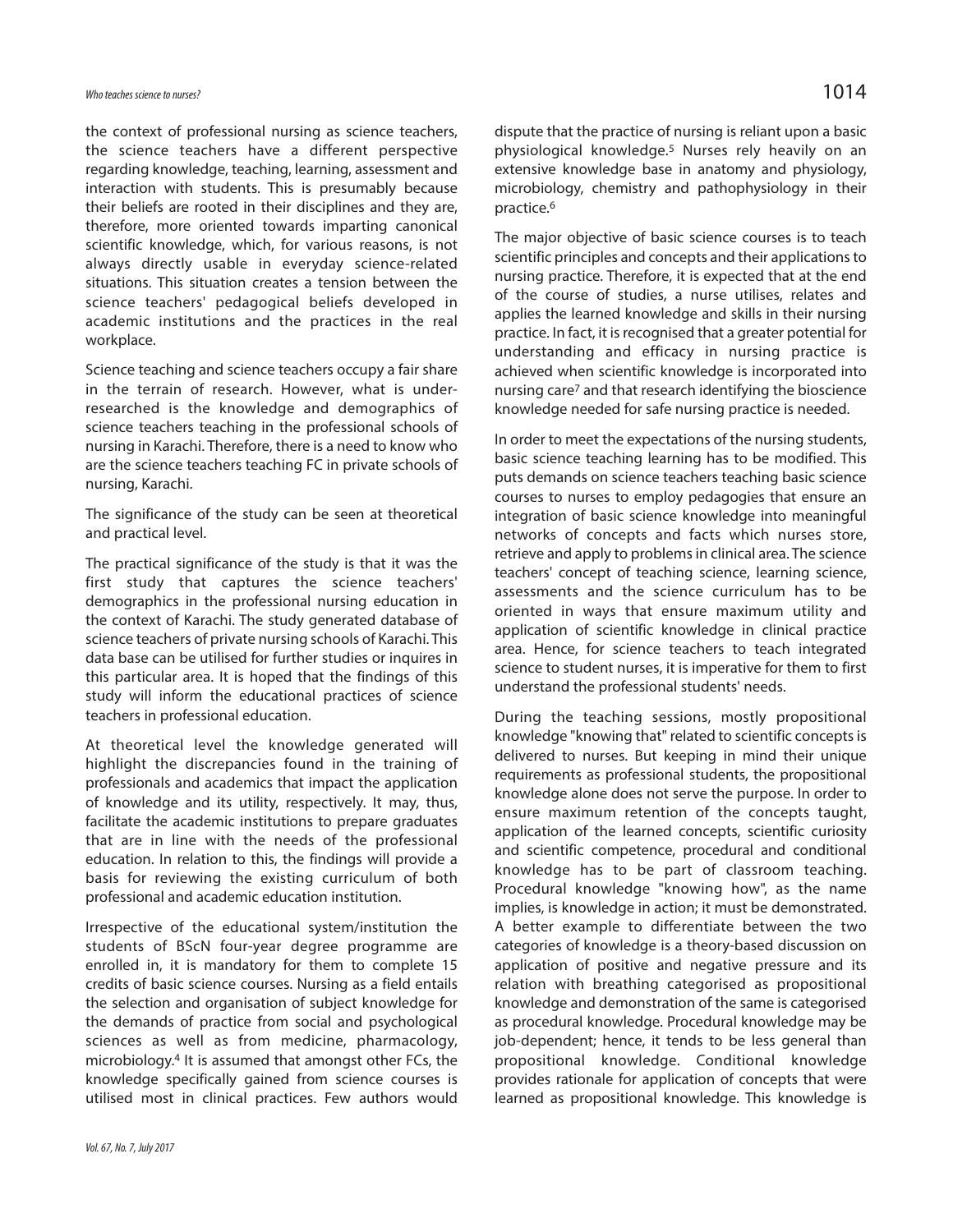### $1015$  N. Rizvi

about "knowing when and why" to apply declarative and procedural knowledge.

A research study involving high-school students placed in science-rich co-operative education settings found out that school learning is focused predominantly on propositional knowledge while workplace learning is focused predominantly on procedural knowledge.<sup>8</sup> They concluded that the science found in the workplace differed significantly from the science learned in schools. All three categories of knowledge are important for nurses; however, what matters more is who delivers it and how it is delivered.

Subject specialist science teachers engaged in teaching science to nurses are academically prepared either in universities and colleges. The knowledge in the universities/high schools (academic knowledge) is differently structured and acquired than the knowledge at work (knowledge-in-use). Bernstein theorises that the more vertical structure of academic knowledge, with its abstract language and guiding principles, suggests that it will not easily integrate with the more context-bound nature of work knowledge (horizontally structured discourse).<sup>9</sup> The approaches to the longstanding challenges of integrating subject-based and work-based knowledge have typically focused on the questions of how learning can be transferred from one setting to another, usually from theory to practice.<sup>4</sup>

Eraut<sup>10</sup> typifies workplace knowledge as being largely context-bound, acquired through interaction with similar contexts and adaptive to prevailing conditions which may include: the degree of collaboration/supervision; time constraints and their conditions of performance; the culture of the workplace; and unpredicted situations to which the worker must adjust. Most work knowledge is not codified and there is little time for critical reflection and analysis.

Hence, the knowledge given at the university and knowledge required at work has implication not only on the utilisation of knowledge at work. It influences those science teachers who acquire academic knowledge in high schools and universities and are involved in teaching science in professional education where scientific knowledge gained by professionals are meant to be utilised at work.

This paper is part of a large-scale doctoral study that aspires to explore the pedagogical beliefs of science teachers who teach basic science courses in professional nursing education in private schools of nursing in Karachi. With no baseline data of science teachers of private

nursing schools of Karachi available at hand, the demographic data was collected from the science teachers of basic science courses in private schools of nursing in Karachi. This paper explores the demographics of science teachers who taught foundational courses in private nursing schools.

#### **Subjects and Methods**

The study was conducted in Karachi in the year 2013, and comprised teachers teaching basic science courses in registered private nursing schools. The process of data collection was initiated by negotiating access/entry through phone calls. A list of Pakistan Nursing Council (PNC)-recognised private schools of nursing was obtained through the official PNC website. Only those private nursing schools that were registered with the PNC five years ago were included. This ensured that they had graduated at least one batch of nurses.

During the process of data collection, especially during access and entry negotiations, it became clear that data from all the schools could not be collected as a number of them did not fulfil the selection criteria. The schools that were accessed for data collection either offered General Nursing Diploma (GND), or both GND and BScN, or BScN and postregistered nurse Baccalaureate in Nursing (Post RN BScN). Irrespective of the programmes offered by these schools and the number of science teachers there, the process of data collection was cumbersome for many reasons.

In the current study, it was assumed that access and entry to all private nursing schools would be easy. But this assumption was not correct. The process of data collection was initiated by negotiating access/entry through phone calls. Since any official or other sources who had updated landline/ cell phone numbers, addresses, and names of principal/director of the private schools of nursing could not be found, the author of the study used personal contacts and took help from official websites to develop a list of phone numbers and addresses of the required institutions. The list did not work satisfactorily as some of the numbers had changed and had not been updated. However, the participants and administrative staff who were accessed helped update the list of phone numbers. The author entered every institution with copies of permission letter and an information sheet of the study for the principal/director of the institution, and left both of them with the administrative staff. Some of the permission letters remained unattended and the phone call that followed them went unattended, too.

The demographic data was collected through a questionnaire. The demographic questionnaire was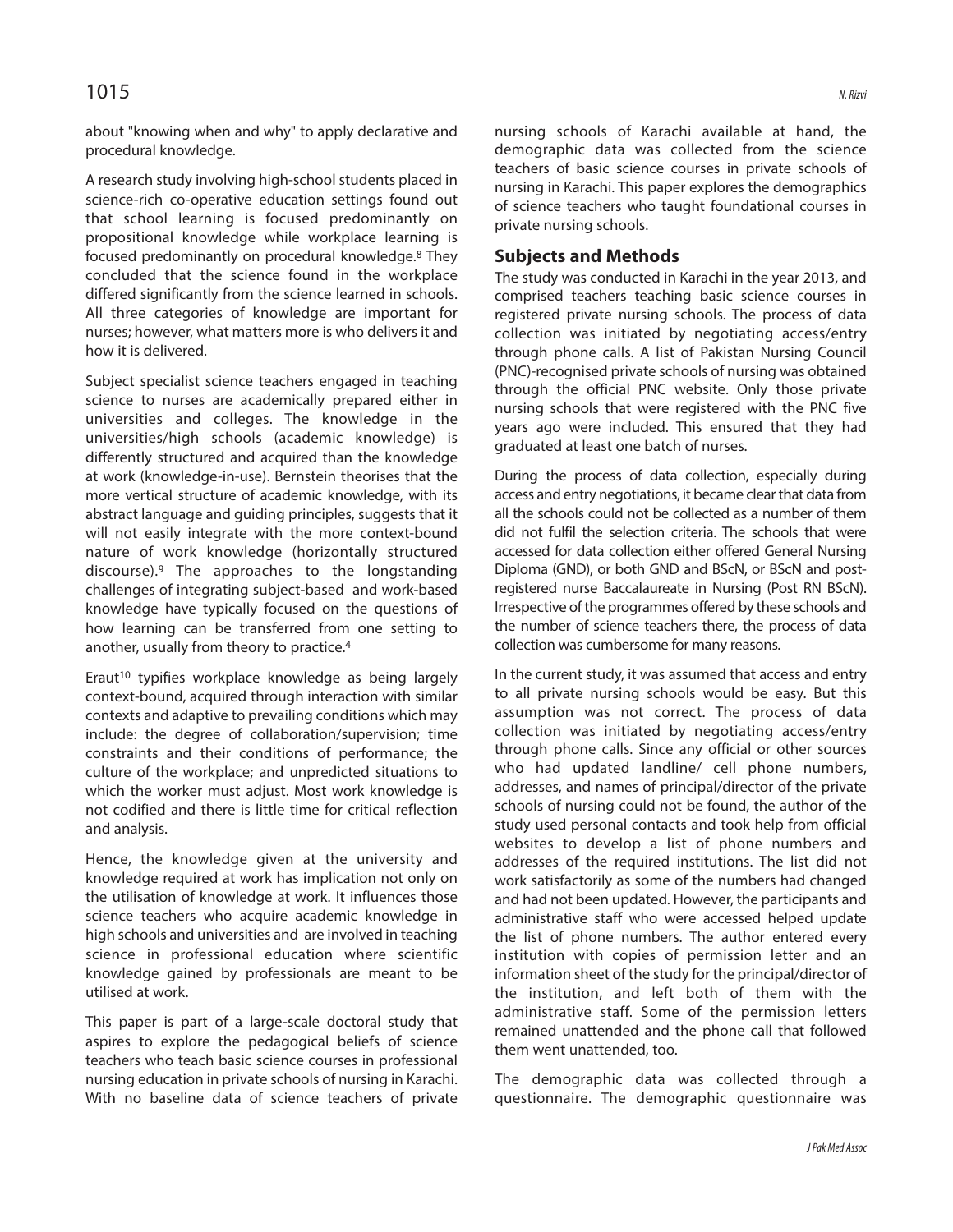organised from general to specific.<sup>11</sup> General information includes name, age and gender of the participants. The academic institutions (school, college and university) attended by the participants, subjects studied and any specialisation done were part of specific information. The questionnaire also gathered information regarding the present designation, status (part-time or full time) of the participant, affiliation with type of professional institutions (both academic and professional), years of teaching experiences in those institutions, subject/subjects taught (both science and non-science), and years of experiences in academic institutions. The demographic questionnaire enabled the collection of baseline information related to science teachers teaching in registered private nursing schools of Karachi. The information was collected once so it was cost-effective and less time-consuming. The information obtained through demographic questionnaire helped classify science teachers on the basis of their gender, age, academic background, years of teaching experience, job status (part-time/full-time), subject specialties and courses taught.

#### **Results**

Of the total 31 nursing schools, 26(83.87%) were based in Karachi. Of them, 16(61.54%) fulfilled the inclusion criteria. The data revealed that teachers holding academic/professional degrees in different science disciplines were involved in teaching science to nurses. These academic and professional degrees include: Doctor of Philosophy (PhD), Master of Philosophy (MPhil), Master



**Pharm D: Doctor of Pharmacy BE: Bachelors in Engineering RN: Registered Nurse with masters in science MBBS: Bachelor of Medicine, Bachelor of Surgery PhD: Doctor of Philosophy SON: Schools of nursing**





**SON: Schools of Nursing.**



of Science (MSc), Bachelor of Medicine, Bachelor of Surgery (MBBS), Bachelors in Engineering (BE), Doctor of Pharmacy (Pharm D) and Registered Nurse (RN) with a master's degree (Figure-1). Irrespective of which science degree science teachers hold, the private nursing schools hired them to teach basic science courses that were part of their curriculum

With the exception of medical doctors and the pharmacist, who taught only anatomy and physiology (considered as one subject in nursing curricula), all subject specialists which including physiologists, microbiologists, chemists and physicists taught two or more than two science courses. The demographic data explained that microbiologist and physiologist (subject specialist science teachers) were generally engaged in teaching all science subjects, whereas, physicists and chemists were teaching only physics and chemistry (Figure-2).

The teaching experiences of science teachers in nursing schools ranged from three months to twenty three years. A majority of the science teachers had teaching experiences of more than three years which shows minimum turnover of science teacher in nursing schools. This also indicates that they were well adjusted in their institutions and had developed better understanding of teaching learning needs of professional nursing education. In terms of numbers, the male teachers had a slight edge over their female counterparts. Most of the male science teachers were teaching part-time and were involved in teaching both in academic and professional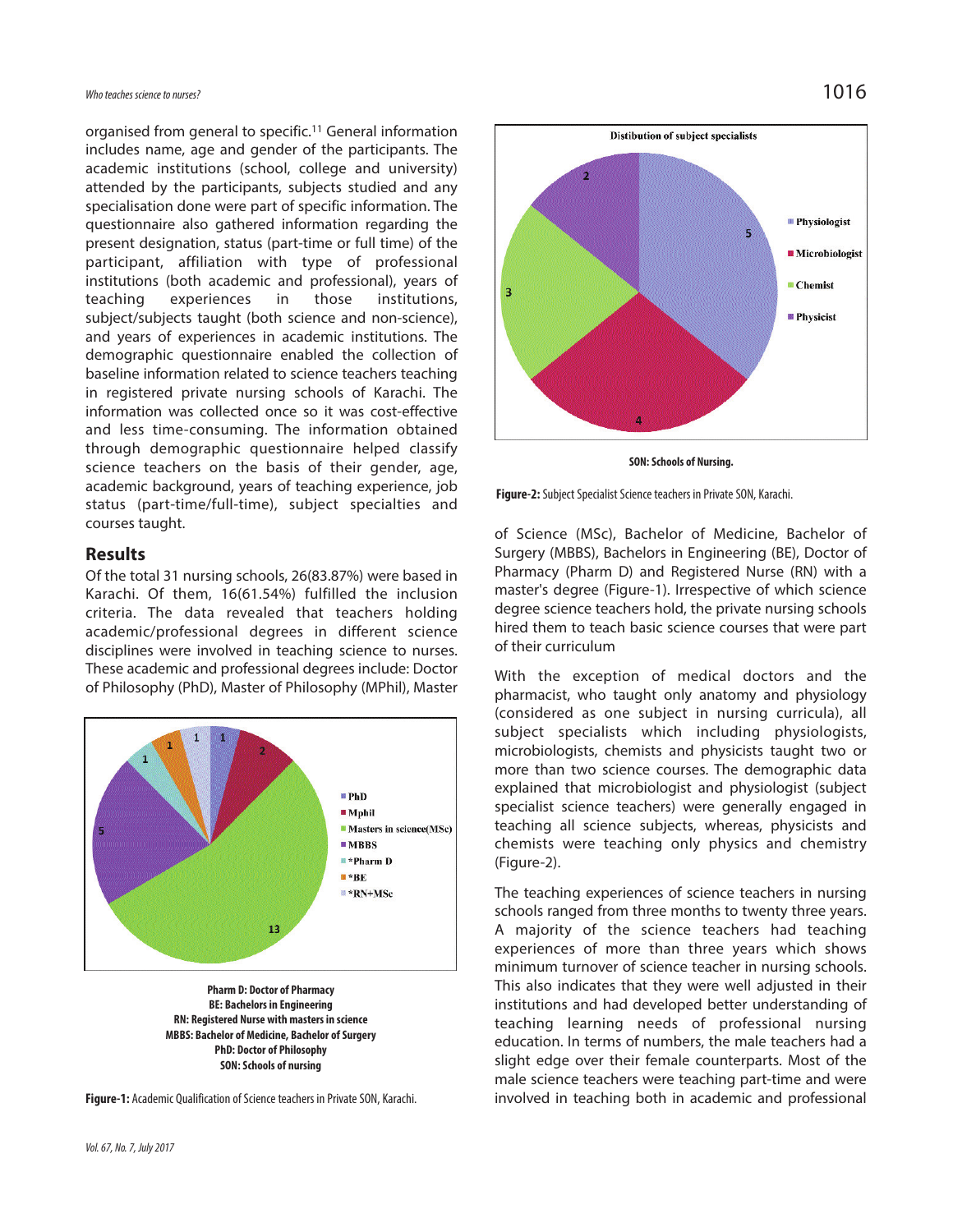## $1017$  N. Rizvi

#### nursing institution.

#### **Discussion**

In both private and public schools of nursing, the formal criteria for hiring science teachers for teaching basic science courses do not exist. This is coupled with the fact that there are no teacher training schools that train science teachers to teach in professional schools. Based on these facts the nursing schools hire science teachers irrespective of their domain of specialisation. Hence, the only criterion for employment is the possession of a degree in the discipline of science. This highlights that science courses in professional nursing education can be taught by anyone holding a bachelor or a master's degree in science or a professional degree, such as engineer, doctor and pharmacist.

The epistemological orientation and epistemological beliefs of science teachers holding degrees in different disciplines of science may not be the same. This consequently affects the ways in which basic scientific concepts are delivered to nurse students. The epistemological beliefs affect curricular and pedagogical decisions.12-14

The orientation of a professional degree holder, in terms of academic knowledge and its application, is different from that of a subject specialist. The professional education is a combination of training and preparation where there is a built-in internship period that enriches them with the practical knowledge, whereas, a subject specialist hardly gets the opportunity to apply learned concepts. This again influences the way science are taught in professional nursing education where the focus is more on the application that the core science concepts.

For professional degree holders, which include MBBS doctors, Pharm D, and engineers, it is relatively easy to find jobs in relevant professional fields. This is one reason why the percentage of subject specialist is more in number serving as science teachers in nursing school. This also reflects on the poor consumption of subject specialist in their relevant fields. The other way of looking at it is that these subject specialist are not trained enough to enter practical field after leaving university.

Male teachers have a slight edge over their female counterparts in that most of the male science teachers are teaching part-time and are involved in teaching both in academic and professional nursing institutions. The reason for this can be attributed to the fact that in a country like ours, commuting from one school to the other is a lot easier for males because they can make use of motorbikes, which is a fuel-efficient and convenient mode of transport. Females, on the other hand, do not generally ride motorbikes in Pakistan. Some schools of nursing offer evening programmes and prefer male science teachers for social reasons. There are social norms; parents prefer girls to reach home before sunset; mothers have to reach home before their kids arrive from school and girls and mothers cannot spare evenings because of household responsibilities. Women, still the primary caregivers in families, may be more attracted to the profession than men in part because they can work the same schedules as their children.<sup>15</sup>

Gender and the preference for a particular domain of science was another interesting observation in the data. Among subject specialist most of the male science teachers were either a physicist or a chemist, whereas a majority of their female counterparts were microbiologist or physiologist. This selection reflects natural inclination of females towards natural science and males towards physical science.Career choices reflect the broad social structure and therefore tend to reinforce the current sex segregation of occupations. Examples include the greater propensity of women scientists to enter biological science rather than physical science fields and the lower propensity of men than women in general to respond to career setbacks by withdrawing from the workforce and devoting themselves to family responsibilities.<sup>16</sup>

Experience/interactions with science teachers in nursing schools suggest that their perception of research is generally restricted to bench work in a laboratory. Both the awareness and understanding of quantitative research amongst science teachers are relatively better than qualitative research. The author experienced the difficulty these people had in internalising the importance of her purely qualitative inquiry, based on subjective data, where she is researching the science teachers' beliefs through life history methodology. This attitude mirrors the beliefs on the objective nature of science held by those associated with the teaching and learning science. In an in-depth case study of a science teacher in Karachi, Halai found that the teacher had very positivist conceptions of science. Science was considered to be objective knowledge that could be obtained by following the scientific method. The teacher saw science as superior, value-free and a stable form of knowledge.<sup>17</sup>

#### **Conclusion**

Science courses in professional nursing education can be taught by anyone holding bachelor or a master's degree in science or a professional degree. This also indicates the importance given to the basic science courses in nursing curriculum. The practical implication of this practice